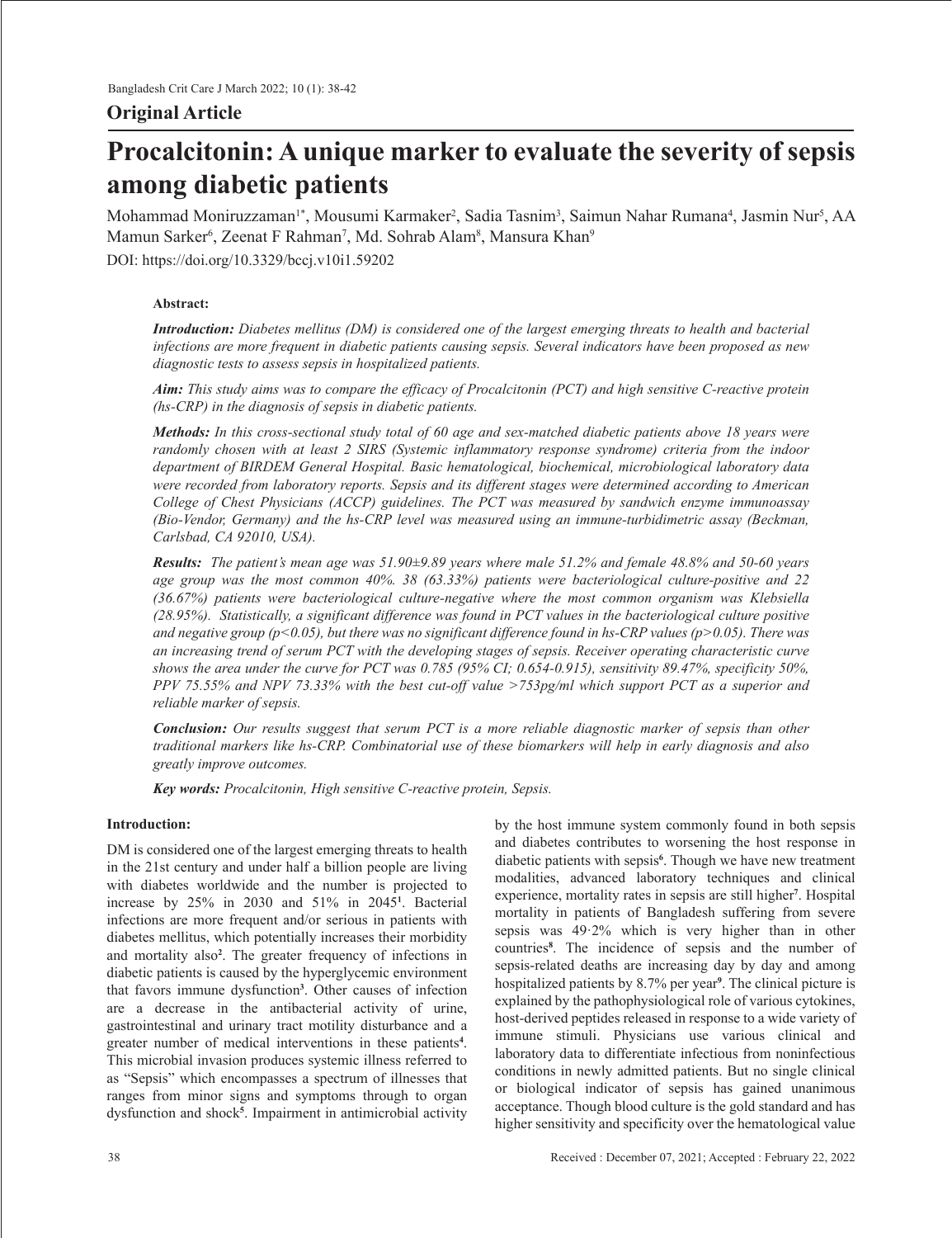and cytokine levels. But this highly sensitive microbiological parameter is not available in our community health situation and it is time-consuming also. In these cases, several indicators have been proposed as new diagnostic tests to assess sepsis in hospitalized patient. The ability to diagnose or exclude suspected sepsis is vitally important for patient outcomes. PCT and hs-CRP are the most frequently used biomarkers for patients in whom sepsis is suspected **<sup>10</sup>**. PCT is usually considered to have a higher capacity than hs-CRP in the diagnosis of sepsis **<sup>11</sup>**. Commonly hs-CRP is used to diagnose and monitor prognosis sepsis in patients. However, in diabetic patients usefulness of PCT over hs-CRP in diagnosing sepsis has not been investigated. We hereby performed this study to compare the efficacy of PCT and hs-CRP in the diagnosis of sepsis in patients.

#### **Materials and Methods:**

This prospective cross-sectional study was conducted at BIRDEM General Hospital, Dhaka for one year. Total 60 age and sex-matched diabetic patients were randomly chosen with at least 2 SIRS (Systemic inflammatory response syndrome) criteria from the indoor department of BIRDEM General Hospital. All of them were above 18 years and after taking full medical history all of them were examined properly and all medical data were reviewed. All blood samples were drawn within 12 hours of hospital admission. Basic hematological, biochemical, microbiological laboratory data were recorded from laboratory reports. Sepsis and its different stages were determined according to the American College of Chest Physicians (ACCP) definition which is now widely used **<sup>12</sup>**. The PCT was measured by sandwich enzyme immunoassay

- 1. Assistant Professor, Department of Immunology, BIRDEM General Hospital, Dhaka - 1000.
- 2. Assistant Professor, Department of Microbiology, Bangladesh University of Health Sciences, Dhaka – 1216.
- 3. Lecturer, Department of Immunology, Bangladesh University of Health Sciences, Dhaka – 1216.
- 4. Lecturer, Department of Microbiology, Ibrahim Medical College (IMC), Dhaka, Bangladesh.
- 5. Research Officer, Department of Immunology, BIRDEM General Hospital, Bangladesh.
- 6. Research Officer, Department of Immunology, BIRDEM General Hospital, Bangladesh.
- 7. Senior research Officer, Department of Immunology, BIRDEM General Hospital, Bangladesh.
- 8. Principal Research Officer and Head, Department of Immunology, BIRDEM General Hospital, Bangladesh.
- 9. Associate Professor, Department of Immunology, BIRDEM General Hospital, Dhaka - 1000.

#### **\*Corresponding Author:**

Mohammad Moniruzzaman Assistant Professor, Department of Immunology BIRDEM General Hospital, Dhaka - 1000. E mail : drmonirbirdem@gmail.com Cell # : +8801711132920 ORCHID ID: 0000-0003-4384-795X

(Bio-Vendor, Germany) and the hs-CRP level was measured using an immune-turbidimetric assay (Beckman, Carlsbad, CA 92010, USA).

All data were checked and interpreted after collection and from the primary data tables and graphs were made. Levels of PCT and hs-CRP were expressed as the means  $\pm$  SD or median  $\pm$ inter quartile range. A p-value of <0.05 was considered to be statistically significant. A nonparametric Levene's test was used to verify the equality of variance in the samples data. The quantitative variables were analyzed by Mann Whitney U test. Data was applied in the SPSS version 16 for statistical analysis. Their diagnostic utilities were compared using receiver operating characteristic (ROC) curves and the areas under each respective curve were calculated.

The study was approved by the ethics committee of BIRDEM General Hospital. Written informed consent was obtained from all patients and their guardians.

### **Results:**

Total of 60 patients were included in this study with at least 2 SIRS criteria and their mean age was 51.90±9.89 years. Age-matched patients of both sexes were enrolled for this study where male 51.2% and female48.8% and 50-60 years age group was the commonest 40%. Figure-1 shows patient's age distribution and bacteriological culture pattern.



**Figure-1**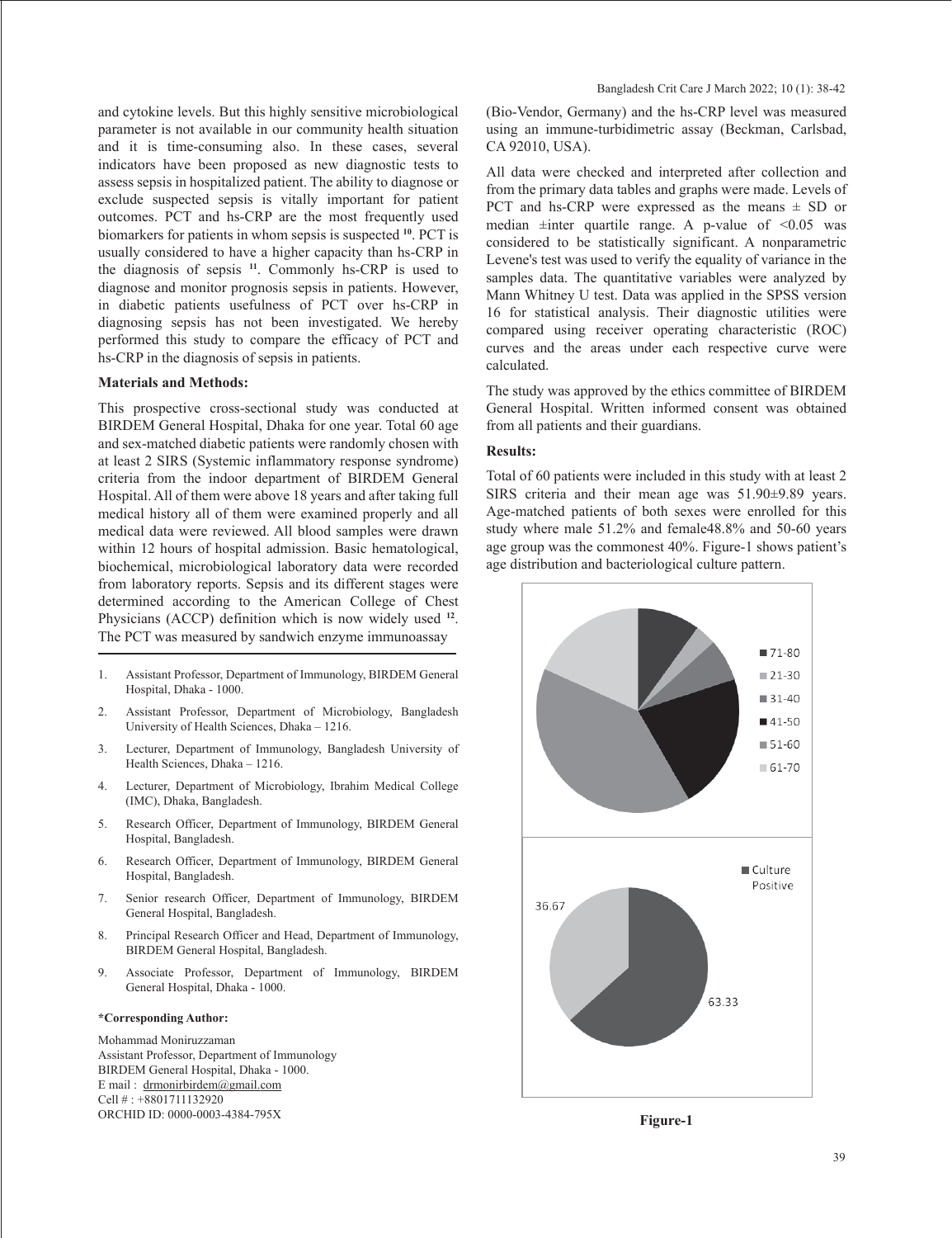#### Bangladesh Crit Care J March 2022; 10 (1): 38-42

Inflammatory response syndrome may appear in non-inflammatory conditions and without bacterial infection also. The gold standard method to prove sepsis is positive bacteriological culture. In this study 38 (63.33%) patients were bacteriological culture-positive and 22 (36.67%) patients were bacteriological culture-negative (Figure-1).In culture, the most common organism was Klebsiella (28.95%) followed by Escherichia coli, Acinetobacter, Pseudomonas aeruginosa, Enterococcus, Extended-spectrum beta-lactamases (ESBL) and Staphylococcus aureus. To see significance of serum PCT and CRP values in bacteriological culture positive and negative patients a nonparametric Levene's test was used to verify the equality of variance in the samples data ( $p<0.05$ ) which confirmed the non-homogeneity of the distribution because sample data were not normally distributed (Figure-2). Figure 2 shows frequency distribution PCT and hs-CRP values in patients.



#### **Figure-2**

Because of no homogeneity, a nonparametric Mann-Whitney U test was used to see the difference between bacteriological culture positive and negative groups. Statistically, significant difference was found in PCT values in the bacteriological culture positive and negative group, but there was no significant difference found in hs-CRP values. Table 1 shows significance of serum PCT and hs-CRP values to evaluate culture positive and negative patients

|                                 |                                     |          | Biomarkers Group Median Interquartile U<br>range |                    | z | P             |
|---------------------------------|-------------------------------------|----------|--------------------------------------------------|--------------------|---|---------------|
| PCT level<br>pg/ml              | Positive 3703.65<br>Negative 688.08 |          | 3195.69<br>2219.11                               | 180                |   | $-3.65$ 0.000 |
| $hs-CRP$<br>level mg/L Negative | Positive                            | 48<br>48 | 84<br>39                                         | 394.50 - 369 0.712 |   |               |

ľ

We also categorized sepsis into sepsis, severe sepsis, septic shock and multiple organ dysfunctions (MODS) 12. There was an increasing trend of serum PCT with the developing stages of sepsis. Median and interquartile ranges of values for PCT was (SIRS 208.5±1632.55, Sepsis 2347.07±3244.73, Severe sepsis 2810.4±3449.33, Septic shock 4162.33±6148.215, MODS 5262.3±4606.41) respectively. But CRP did not show any gradual increasing trend with the progression of sepsis. Figure 3 shows relation of PCT level with developing stages of sepsis.



#### **Figure-3**

We also determined the performance of serum PCT and CRP as a diagnostic test to evaluate sepsis or bacterial infection compared to the bacteriological culture reports. Receiver operating characteristics (ROC) curve PCT and CRP were made according to the sensitivity and specificity of serum values of these markers using data from all study subjects. Area under the curve (AUC) for PCT was 0.785(95%CI, 0.654-0.915), sensitivity 89.47%, specificity 50%, positive predictive value (PPV) 75.55% and negative predictive value (NPV) 73.33% with the cutoff value of >753pg/ml. AUC for CRP was 0.528(95% CI, 0.378-0.679), sensitivity 68.42%, specificity 77.27%, PPV 83.87% and NPV 58.62% with the cutoff value of >12mg/l .Figure-4 shows ROC showing AUC of PCT and hs-CRP.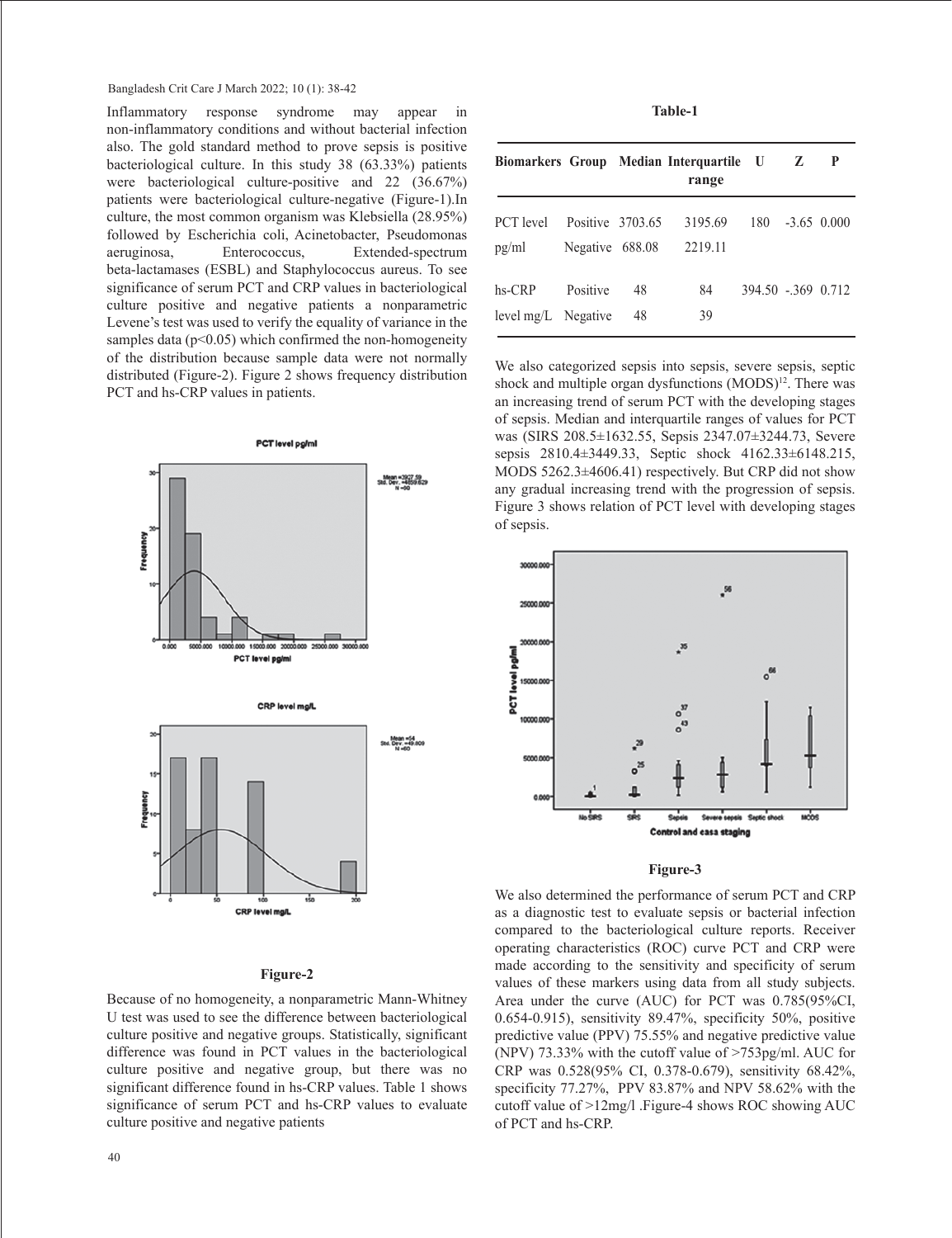

**Figure-4**

#### **Discussion:**

Sepses in diabetic patients are major causes of morbidity and mortality worldwide**<sup>6</sup>** . In 2017, almost 50 million incident cases of sepsis were estimated worldwide and 11 million sepsis-related deaths were reported, representing nearly 20% of all global deaths **<sup>13</sup>**. Evidence indicates that diabetic patients have an increased risk of infection and several features associated with diabetes influence host response to infection**<sup>14</sup>**. The researcher found that a higher risk of sepsis compared to the age-matched non-diabetic people and sepsis-related morbidity and mortality compared to non-diabetic individuals were also higher**<sup>15</sup>**. Diabetic patients have higher rates of colonization by resistant pathogens than non-diabetics and that promotes diabetes is an increasingly common co-morbidity among septic patients**16,17**. So rapid diagnosis and timely initiation of effective therapy of sepsis is a daily challenge among diabetic patients. Identification of sepsis has a major impact on the clinical course, management, and outcome of critically ill patients. There is no multicenter-based study in our country to determine the incidence of sepsis in our country. But in a prospective cross-sectional study done in BIRDEM General Hospital ICU, 95 (41%) sepsis patients were isolated within 228 patients**<sup>18</sup>**. In this study 60 patients with at least 2, SIRS criteria were enrolled and their mean age was 51.90±9.89 years. The commonest age range was between 51 to 60 years and males were 51.2% and females were 48.8%. It's indicated that elderly populations were an at-risk group to develop sepsis and may be more prone to developed sepsis. Inflammation or infection leads to the activation of the inflammatory cascade and various cells can produce a multitude of pro-inflammatory cytokines and acute phase proteins. CRP and PCT can draw statistically significant differences between the sepsis group and the non-sepsis group**<sup>19</sup>**. Systemic response to infection is known as sepsis and proceeds to severe sepsis, shock and organ dysfunction if untreated, so early diagnosis of sepsis is very important to make an effective decision about the treatment plan. Bacteriological culture is the gold standard method to isolate the infection. But an early diagnosis of sepsis can be difficult because positive bacteriological samples may be late or absent, the clinical interpretation of infections may be

ambiguous, and traditional markers of infection may be nonspecific. So if any biomarker can predict bacterial infection in the earlier phase of sepsis in the patient with an inflammatory response that will help in treatment procedure and minimize progression of diseases. In this study, PCT values are statistically significant to predict bacterial infection and draw a difference between patients with and without sepsis. Luzzani and his colleagues did a prospective study over ICU patients and found PCT is a better marker than CRP to diagnose sepsis**<sup>20</sup>**. PCT also showed a better and closer correlation than that of CRP with the severity of sepsis and organ dysfunction and the rise in sepsis-related organ failure assessment score was related to a higher median value of PCT<sup>21</sup>. Klaus and his colleagues identify PCT and IL-6 is better than CRP to predict survival rate in patients with severe sepsis**<sup>22</sup>**. PCT is valuable for the early diagnosis of bloodstream infection and concentration in patients with Gm (-ve) bacterial bloodstream infection was significantly higher than those of Gm (+ve) bacterial bloodstream infection group**<sup>23</sup>**. A single-center prospective follow-up study proved that PCT superior to CRP in detecting patients with severe sepsis is a significant independent predictor to diagnose sepsis **<sup>24</sup>**. In this study ROC curve shows AUC for PCT was 0.785 (95% CI; 0.654- 0.915), sensitivity 89.47%, specificity 50%, PPV 75.55% and NPV 73.33% with the best cut-off value >753pg/ml which support PCT as a superior and reliable marker of sepsis. In our study, serum PCT shows an increasing trend with the developing stages of sepsis. PCT starts to rise earlier and returns to normal concentration more rapidly than CRP, allowing for an earlier diagnosis and better monitoring of disease progression which indicates PCT as a better diagnostic and prognostic biomarker of sepsis **<sup>25</sup>**.

#### **Conclusion:**

It is highly unlikely that a single parameter will ever be able to diagnose sepsis in diabetic patients. Rapid diagnosis and timely initiation of effective therapy mainly depend on appropriate clinical observation along with suitable and useful laboratory tools. The PCT is a unique biomarker having both diagnostic and prognostic value compared to other conventional markers for sepsis. Our results suggest that serum PCT is a more reliable diagnostic marker of sepsis than other traditional markers like hs-CRP in diabetic patients. Combinatorial use of these biomarkers will help in early diagnosis and also greatly improve outcomes. However more prospective, large scale and multicenter-based studies are required to validate the role of PCT in-depth as diagnostic markers of sepsis.

#### **Grant information**

This study got special allocation fund (no.39.009.002.01.00.057.2015-16/Medi-S/226/1155) from Ministry of Science and Information and Communication Technology, Bangladesh.

#### **Competing interests**

No competing interests were disclosed.